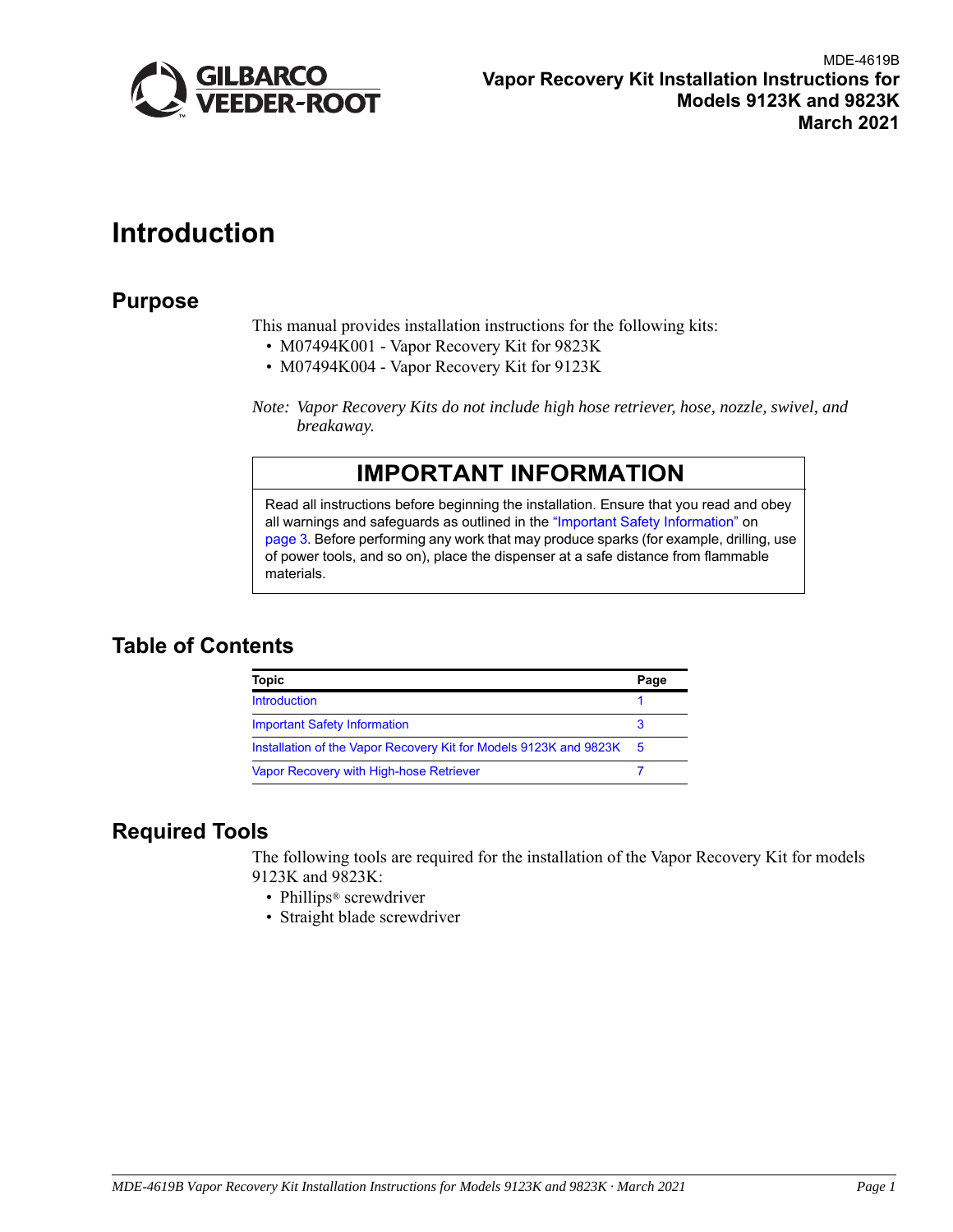## **Related Documents**

| <b>Document</b> |                                                        |                            |
|-----------------|--------------------------------------------------------|----------------------------|
| <b>Number</b>   | Title                                                  | GOLD <sup>sM</sup> Librarv |
|                 | MDE-4255 Gasboy <sup>®</sup> Warranty Policy Statement | Gasbov                     |

# **Abbreviations and Acronyms**

| Term        | <b>Description</b>                            |
|-------------|-----------------------------------------------|
| DEE         | Diesel Exhaust Fluid                          |
| NFC.        | National Flectrical Code                      |
| <b>NFPA</b> | National Fire Protection Association          |
| OSHA        | Occupational Safety and Health Administration |
| <b>STP</b>  | Submersible Turbine Pump                      |
| TAC.        | <b>Technical Assistance Center</b>            |

## <span id="page-1-0"></span>**Parts List**

The following table lists the parts included in Vapor Recovery Kits:

|      |                                                |                    | Quantity       |                |
|------|------------------------------------------------|--------------------|----------------|----------------|
| Item | <b>Description</b>                             | <b>Part Number</b> | M07494K001     | M07494K004     |
|      | Bushing, Reduced Hex Head, 1" X 3/4"           | K02297             |                |                |
| 2    | Nipple, $3/4$ " $X$ 6 $1/2$ " Long             | R11496-70          | 1              |                |
| 3    | Casting Splitter, VR EMCO WHEATON <sup>®</sup> | G049980            | 1              |                |
| 4    | Street Elbow, 3/4" X 90 Degrees                | K21703             | 1              |                |
| 5    | Nipple, $3/4$ " $X$ 3 $1/2$ " Long             | R11496-75          | 1              |                |
| 6    | Standard Pipe Elbow, 3/4" x 90 Degrees         | K02311             | 1              |                |
| 7    | Nipple, $3/4$ " $X$ 4 $3/8$ " Long             | R11496-84          | 1              |                |
| 8    | Grommet, 1.5" OD x 7/8"                        | N15941-44          | 1              |                |
| 9    | Label Gasboy VR Hose                           | M04039B003         |                |                |
| 10   | Screw Hex Head Washer, 1/4"-20 x 1/2"          | K85736-51          | 4              | 4              |
| 11   | Adapter Non Swivel, EMCO WHEATON               | G064551            | 1              |                |
| 12   | O-ring, .676" I.D. x .070" W                   | G049013            | $\mathfrak{p}$ | $\mathfrak{p}$ |
| 13   | Nozzle Boot VR 9120                            | G003317            | N/A            |                |
| 14   | Nozzle Hook VR                                 | G003719            | N/A            |                |
| 15   | Screw Oval Pan Head, 8-32 x 5/8"               | K50599-26          | N/A            | 2              |

# **Warranty**

For information on warranty, refer to *MDE-4255 Gasboy® Warranty Policy Statement*. If you have any warranty-related questions, contact Gasboy's Warranty Department at its Greensboro location.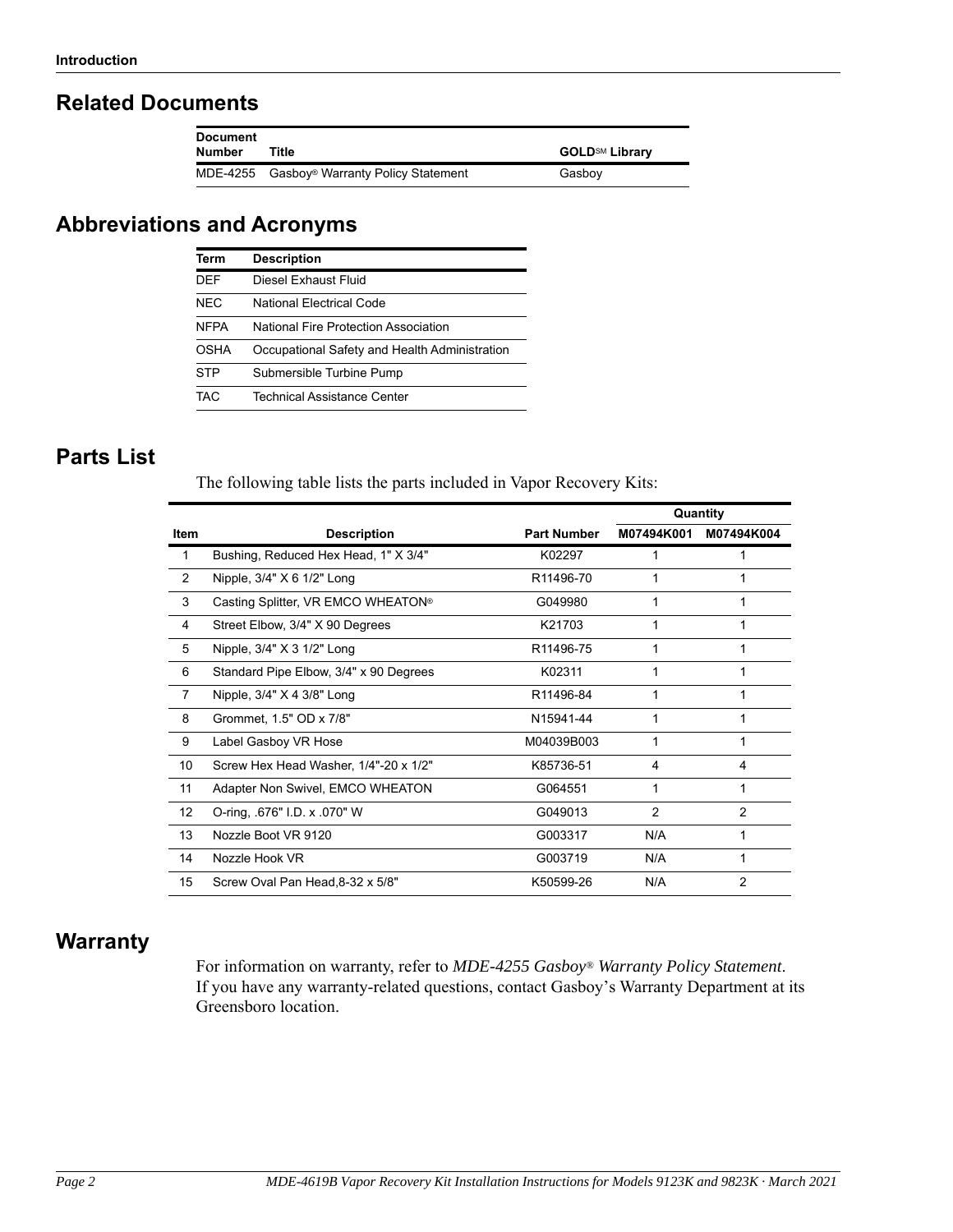# <span id="page-2-0"></span>**Important Safety Information**

*Notes: 1) Important Safety Information section in a readily accessible location.*

#### *2) Although DEF is non-flammable, Diesel is flammable. Therefore, for DEF cabinets that are attached to Diesel dispensers, follow all the notes in this section that pertain to flammable fuels.*

This section introduces the hazards and safety precautions associated with installing, inspecting, maintaining, or servicing this product. Before performing any task on this product, read this safety information and the applicable sections in this manual, where additional hazards and safety precautions for your task will be found. Fire, explosion, electrical shock, or pressure release could occur and cause death or serious injury, if these safe service procedures are not followed.

#### **Preliminary Precautions**

You are working in a potentially dangerous environment of flammable fuels, vapors, and high voltage or pressures. Only trained or authorized individuals knowledgeable in the related procedures should install, inspect, maintain, or service this equipment.

### **Emergency Total Electrical Shut-Off**

The first and most important information you must know is how to stop all fuel flow to the pump/dispenser and island. Locate the switch or circuit breakers that shut off all power to all fueling equipment, dispensing devices, and Submerged Turbine Pumps (STPs).

## **! ! WARNING**



The EMERGENCY STOP, ALL STOP, and PUMP STOP buttons at the cashier's station WILL NOT shut off electrical power to the pump/dispenser. This means that even if you activate these stops, fuel may continue to flow uncontrolled.

You must use the TOTAL ELECTRICAL SHUT-OFF in the case of an emergency and not the console's ALL STOP and PUMP STOP or similar keys.

### **Total Electrical Shut-Off Before Access**

Any procedure that requires access to electrical components or the electronics of the dispenser requires total electrical shut off of that unit. Understand the function and location of this switch or circuit breaker before inspecting, installing, maintaining, or servicing Gilbarco equipment.

#### **Evacuating, Barricading, and Shutting Off**

Any procedure that requires access to the pump/dispenser or STPs requires the following actions:



- An evacuation of all unauthorized persons and vehicles from the work area
- Use of safety tape, cones, or barricades at the affected unit(s)
- A total electrical shut-off of the affected unit(s)

#### **Read the Manual**

Read, understand, and follow this manual and any other labels or related materials supplied with this equipment. If you do not understand a procedure, call the Gilbarco Technical Assistance Center (TAC) at 1-800-743-7501. It is imperative to your safety and the safety of others to understand the procedures before beginning work.

#### **Follow the Regulations**

Applicable information is available in National Fire Protection Association (NFPA) 30A; *Code for Motor Fuel Dispensing Facilities and Repair Garages*, NFPA 70; *National Electrical Code (NEC)*, Occupational Safety and Health Administration (OSHA) regulations and federal, state, and local codes. All these regulations must be followed. Failure to install, inspect, maintain, or service this equipment in accordance with these codes, regulations, and standards may lead to legal citations with penalties or affect the safe use and operation of the equipment.

### **Replacement Parts**

Use only genuine Gilbarco replacement parts and retrofit kits on your pump/dispenser. Using parts other than genuine Gilbarco replacement parts could create a safety hazard and violate local regulations.

## **Safety Symbols and Warning Words**

This section provides important information about warning symbols and boxes.

**Alert Symbol** 



#### **Signal Words**

These signal words used in this manual and on warning labels tell you the seriousness of particular safety hazards. The precautions below must be followed to prevent death, injury, or damage to the equipment:



**DANGER**: Alerts you to a hazard or unsafe practice which  $\sqrt{!}$  will result in death or serious injury.



**WARNING**: Alerts you to a hazard or unsafe practice that could result in death or serious injury.

**CAUTION** with Alert symbol: Designates a hazard or **EXECTE:** WHERE WHICH MAY result in minor injury.

 **CAUTION** without Alert symbol: Designates a hazard or unsafe practice which may result in property or equipment damage.

## **Working With Fuels and Electrical Energy Prevent Explosions and Fires**

Fuels and their vapors will explode or burn, if ignited. Spilled or leaking fuels cause vapors. Even filling customer tanks will cause potentially dangerous vapors in the vicinity of the dispenser or island.

DEF is non-flammable. Therefore, explosion and fire safety warnings do not apply to DEF lines.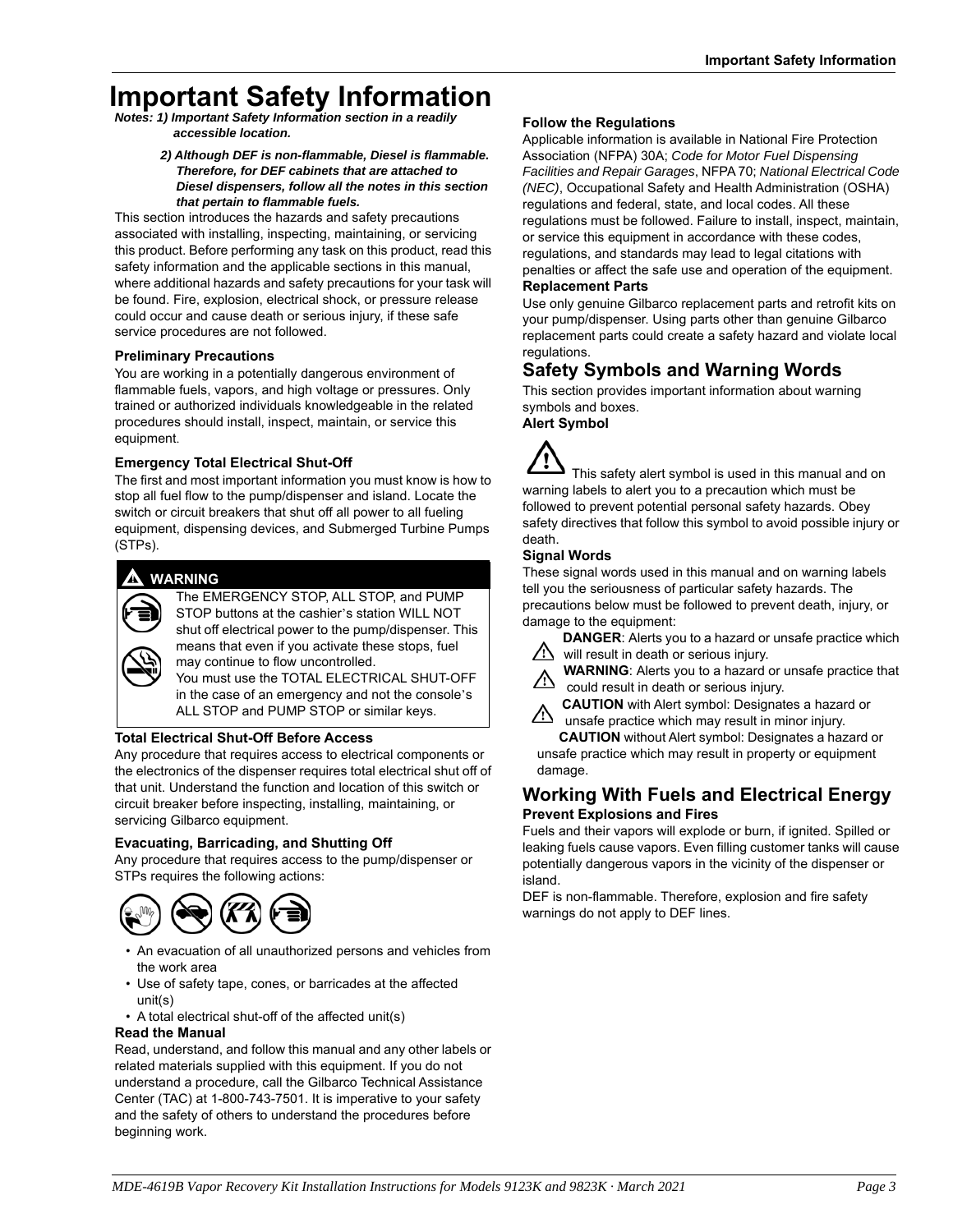#### **No Open Fire**

Open flames from matches, lighters, welding torches, or other sources can ignite fuels and their vapors. **No Sparks - No Smoking**



Sparks from starting vehicles, starting, or using power tools, burning cigarettes, cigars, or pipes can also ignite fuels and their vapors. Static electricity, including an electrostatic charge on your body, can cause a spark sufficient to ignite fuel vapors. Every time you get out of a vehicle, touch the metal of your vehicle, to discharge any electrostatic charge before you approach the dispenser island.

#### **Working Alone**

It is highly recommended that someone who is capable of rendering first aid be present during servicing. Familiarize yourself with Cardiopulmonary Resuscitation (CPR) methods, if you work with or around high voltages. This information is available from the American Red Cross. Always advise the station personnel about where you will be working, and caution them not to activate power while you are working on the equipment. Use the OSHA Lockout/Tagout procedures. If you are not familiar with this requirement, refer to this information in the service manual and OSHA documentation.

#### **Working With Electricity Safely**

Ensure that you use safe and established practices in working with electrical devices. Poorly wired devices may cause a fire, explosion, or electrical shock. Ensure that grounding connections are properly made. Take care that sealing devices and compounds are in place. Ensure that you do not pinch wires when replacing covers. Follow OSHA Lockout/Tagout requirements. Station employees and service contractors need to understand and comply with this program completely to ensure safety while the equipment is down.

#### **Hazardous Materials**

Some materials present inside electronic enclosures may present a health hazard if not handled correctly. Ensure that you clean hands after handling equipment. Do not place any equipment in the mouth.

### **! WARNING**

The pump/dispenser contains a chemical known to the State of California to cause cancer.

### **! WARNING**

The pump/dispenser contains a chemical known to the State of California to cause birth defects or other reproductive harm.



Gilbarco Veeder-Root encourages the recycling of our products. Some products contain electronics, batteries, or other materials that may require special management practices depending on your location. Please refer to your local, state, or country regulations for these requirements.

## **In an Emergency**

#### **Inform Emergency Personnel**

Compile the following information and inform emergency personnel:

- Location of accident (for example, address, front/back of building, and so on)
- Nature of accident (for example, possible heart attack, run over by car, burns, and so on)
- Age of victim (for example, baby, teenager, middle-age, elderly)
- Whether or not victim has received first aid (for example, stopped bleeding by pressure, and so on)
- Whether or not a victim has vomited (for example, if swallowed or inhaled something, and so on)

#### **! WARNING**



Gasoline/DEF ingested may cause

unconsciousness and burns to internal organs. Do not induce vomiting. Keep airway open.

Oxygen may be needed at scene. Seek medical advice immediately.

### **! WARNING**

DEF generates ammonia gas at higher temperatures. When opening enclosed panels, allow the unit to air out to avoid breathing vapors.

If respiratory difficulties develop, move victim away from source of exposure and into fresh air. If symptoms persist, seek medical attention.

### **! WARNING**



Gasoline inhaled may cause unconsciousness and burns to lips, mouth, and lungs. Keep airway open. Seek medical advice immediately.

### **! WARNING**



Gasoline/DEF spilled in eyes may cause burns to eye tissue. Irrigate eyes with water for approximately 15 minutes. Seek medical advice immediately.

### **! WARNING**



Gasoline/DEF spilled on skin may cause burns. Wash area thoroughly with clear water. Seek medical advice immediately.

### **! WARNING**

DEF is mildly corrosive. Avoid contact with eyes, skin, and clothing. Ensure that eyewash stations and safety showers are close to the work location. Seek medical advice/recommended treatment if DEF spills into eyes.

**IMPORTANT**: Oxygen may be needed at scene if gasoline has been ingested or inhaled. Seek medical advice immediately. **Lockout/Tagout**

Lockout/Tagout covers servicing and maintenance of machines and equipment in which the unexpected energization or start-up of the machine(s) or equipment or release of stored energy could cause injury to employees or personnel. Lockout/Tagout applies to all mechanical, hydraulic, chemical, or other energy, but does not cover electrical hazards. Subpart S of 29 CFR Part 1910 - Electrical Hazards, 29 CFR Part 1910.333 contains specific Lockout/Tagout provision for electrical hazards.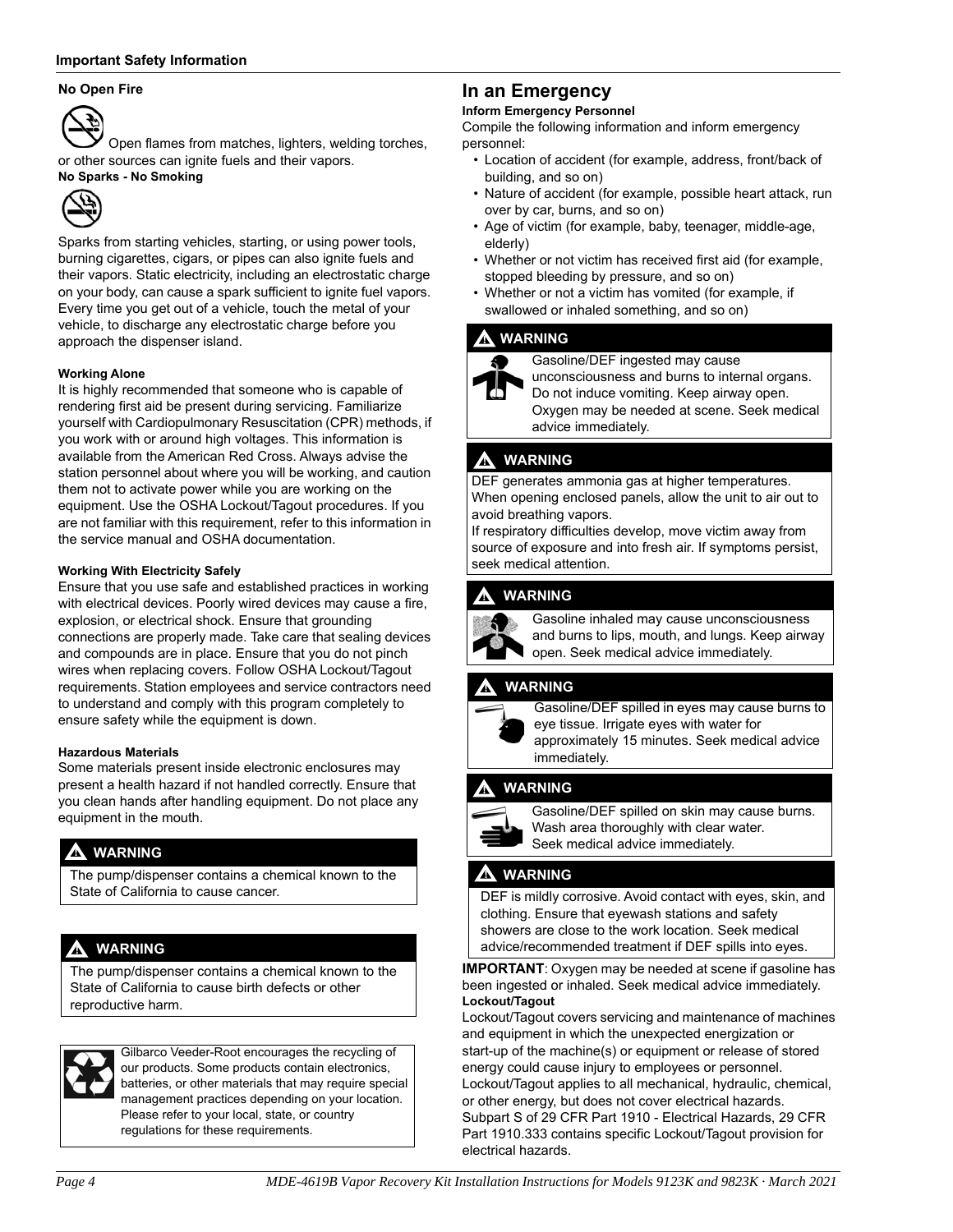# <span id="page-4-0"></span>**Installation of the Vapor Recovery Kit for Models 9123K and 9823K**

To install the Vapor Recovery Kit for models 9123K and 9823K, proceed as follows:

# <span id="page-4-3"></span><span id="page-4-2"></span>**Installing the Discharge Assembly**

- **1** Remove the front door panel. *Note: A key is required to remove the front door panel.*
- **2** Remove the rear door panel. *Note: A key is required to remove the rear door panel.*
- <span id="page-4-1"></span>**3** Remove four nuts from the top cover assembly and remove the top cover.
- **4** Remove the discharge pipe nipple from the discharge elbow.
- **5** Install the new Vapor Recovery Discharge Assembly as shown in [Figure 1](#page-5-0) on [page 6](#page-5-0).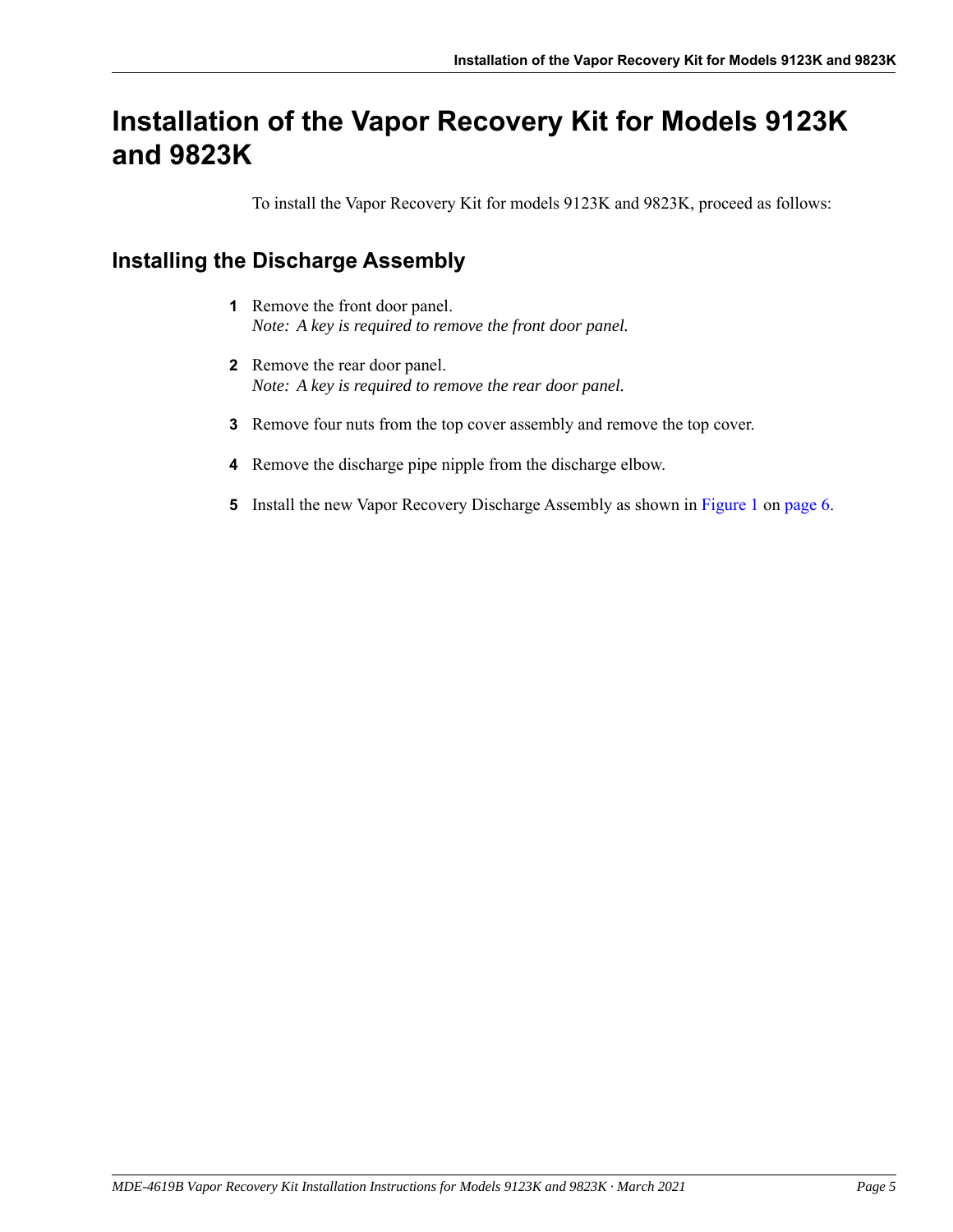<span id="page-5-0"></span>

## **Figure 1: Assembled and Exploded View**

- **6** For 9123K, remove two 8-32 screws from the nozzle boot casting. Install the vapor recovery nozzle boot (item 13 in ["Parts List"](#page-1-0) on [page 2\)](#page-1-0) with the same screws.
- **7** For 9123K, remove two 1/4-20 bolts from the nozzle hook assembly and remove the nozzle hook. Install the vapor recovery nozzle hook (item 14 in ["Parts List"](#page-1-0) on [page 2\)](#page-1-0) with the same 1/4-20 bolts.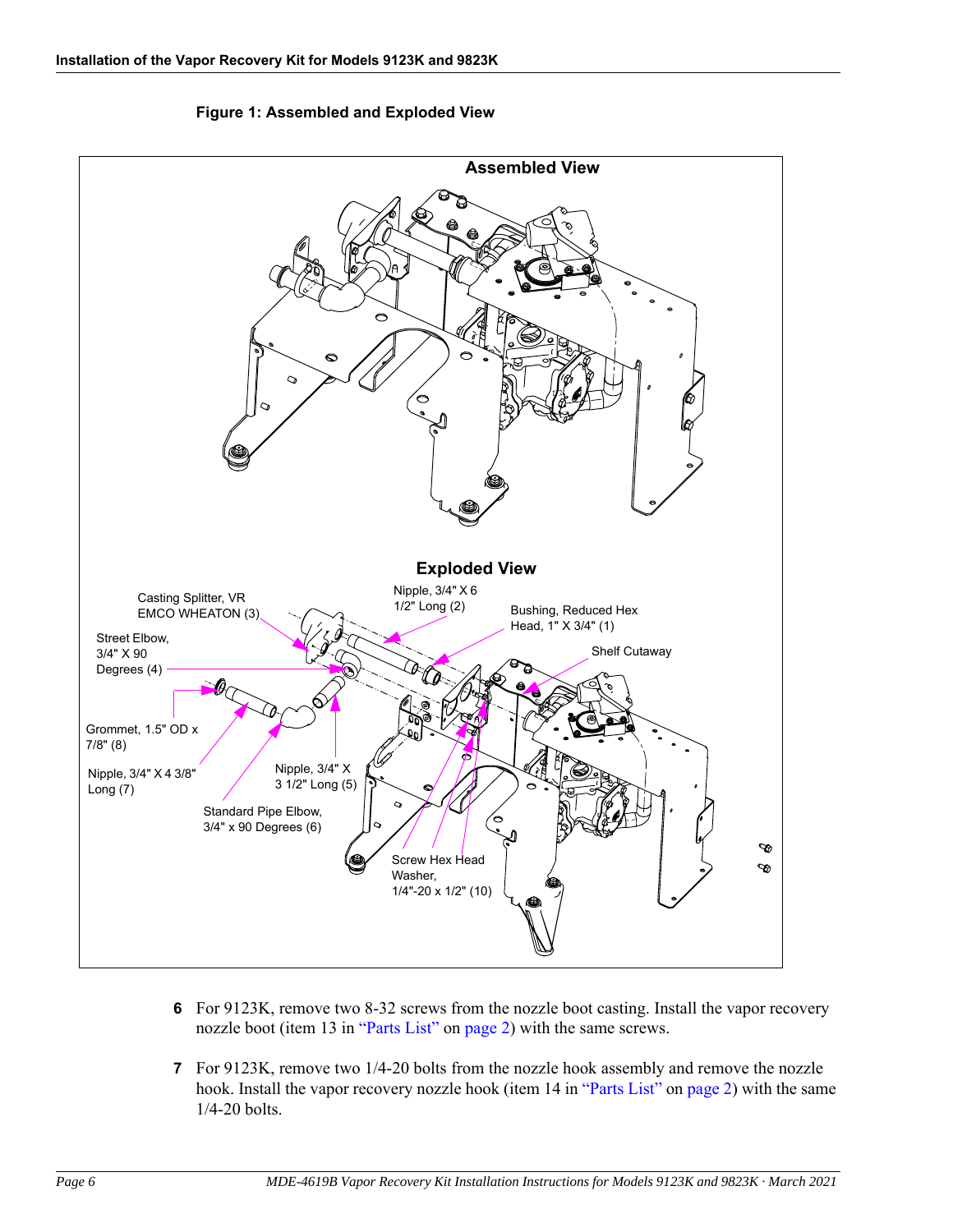- **8** Re-install the dispenser top cover by replacing the four nuts removed in [step](#page-4-1) 3 on [page 5](#page-4-1).
- **9** Re-install the rear door panel and front door panel removed in [step](#page-4-3) 2 and step 1 on [page 5](#page-4-2) respectively.

The installation of the Vapor Recovery Kit is complete.

# <span id="page-6-0"></span>**Vapor Recovery with High-hose Retriever**

**Figure 2: Vapor Recovery with High-hose Retriever**